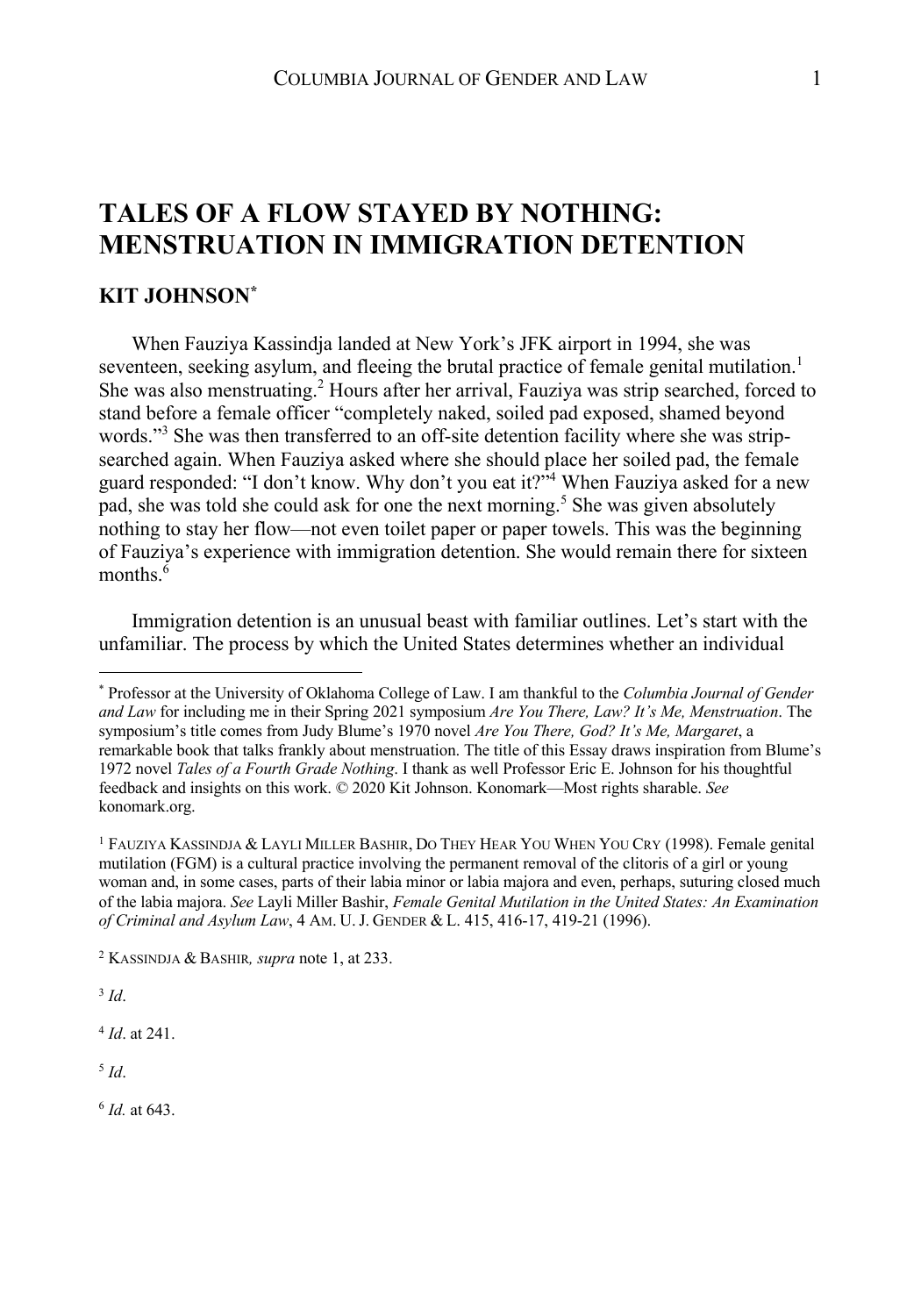migrant should be kicked out of the country—removal—is a civil one.<sup>7</sup> Migrants that are physically held by the government during the pendency of their removal hearings—such as Fauziya—are detained pursuant to civil, not criminal, law. $\delta$  This is unusual. The only non-immigration examples of physical detention under civil law in the United States are imprisonment as a sanction for civil contempt<sup>9</sup> and involuntary commitment to a mental hospital.<sup>10</sup> Debtors' prisons, once a leading example of civil confinement, were abolished by federal law in 1883.<sup>11</sup>

While it is unusual to physically detain persons through civil law means, the conditions under which migrants are held for their violations are familiar. Adult facilities look and feel exactly like the jails and prisons that hold criminal defendants and those convicted of crimes. Indeed, migrants are often civilly detained within existing jails and prisons alongside criminal justice detainees. <sup>12</sup> Even special-purpose immigration detention facilities are often designed by entities who build criminal detention sites, and

<sup>10</sup> *See*, *e.g*., United States v. Comstock, 560 U.S. 126 (2010) (dismissing a constitutional challenge to civil commitment).

<sup>12</sup> *See*, *e.g.*, Jennifer M. Chacón, *Immigration Detention: No Turning Back?*, 113 S. ATLANTIC Q 621, 623 (2014) ("immigrant detainees are frequently housed in the same facilities as criminal offenders, and under the same conditions."); Dora Schriro, *Immigration Detention Overview and Recommendations* 2 (Oct. 6, 2009), https://www.ice.gov/doclib/about/offices/odpp/pdf/ice-detention-rpt.pdf [https://perma.cc/Z9JL-HN4P] ("With only a few exceptions, the facilities that ICE uses to detain aliens were built, and operate, as jails and prisons to confine pre-trial and sentenced felons.").

 $^7$  Mahler v. Eby, 264 U.S. 32, 39 (1924) ("It is well settled that deportation, while it may be burdensome and severe for the alien, is not a punishment.").

<sup>8</sup> *See* 8 U.S.C. §§ 1225(b)(1)(B)(iii)(IV), 1225(b)(2), 1226(a), and 1226(c).

<sup>9</sup> *See* Int'l Union v. Bagwell, 512 U.S. 821, 828 (1994) ("The paradigmatic coercive, civil contempt sanction . . . involves confining a contemnor indefinitely until he complies with an affirmative command such as an order 'to pay alimony, or to surrender property ordered to be turned over to a receiver, or to make a conveyance.'"). Courts that impose an imprisonment or confinement sanction for civil contempt send the contemnor to jail. *See*, *e.g.*, Gerald Lebovits, *Drafting New York Civil-Litigation Documents: Part XXXV— Contempt Motions Continued*, N.Y. STATE BAR J., Sept. 2014, at 59. One could also conceive of the civil subpoena power—forcing the production of testimony under oath—as another form of civil detention, albeit one that does not involve confinement in a jail or prison. *See*, *e.g.*, Graham Hughes, *Administrative Subpoenas and the Grand Jury: Converging Streams of Criminal and Civil Compulsory Process*, 47 VAND. L. REV. 573, 594 (1994) (discussing, in particular, civil administrative subpoenas).

<sup>11</sup> *See* Eli Hager, *Debtors' Prisons, Then and Now: FAQ*, MARSHALL PROJECT (Feb. 24, 2015), https://www.themarshallproject.org/2015/02/24/debtors-prisons-then-and-now-faq [https://perma.cc/M27M-F9D3] (noting debtor's prisons were banned under federal law in 1833).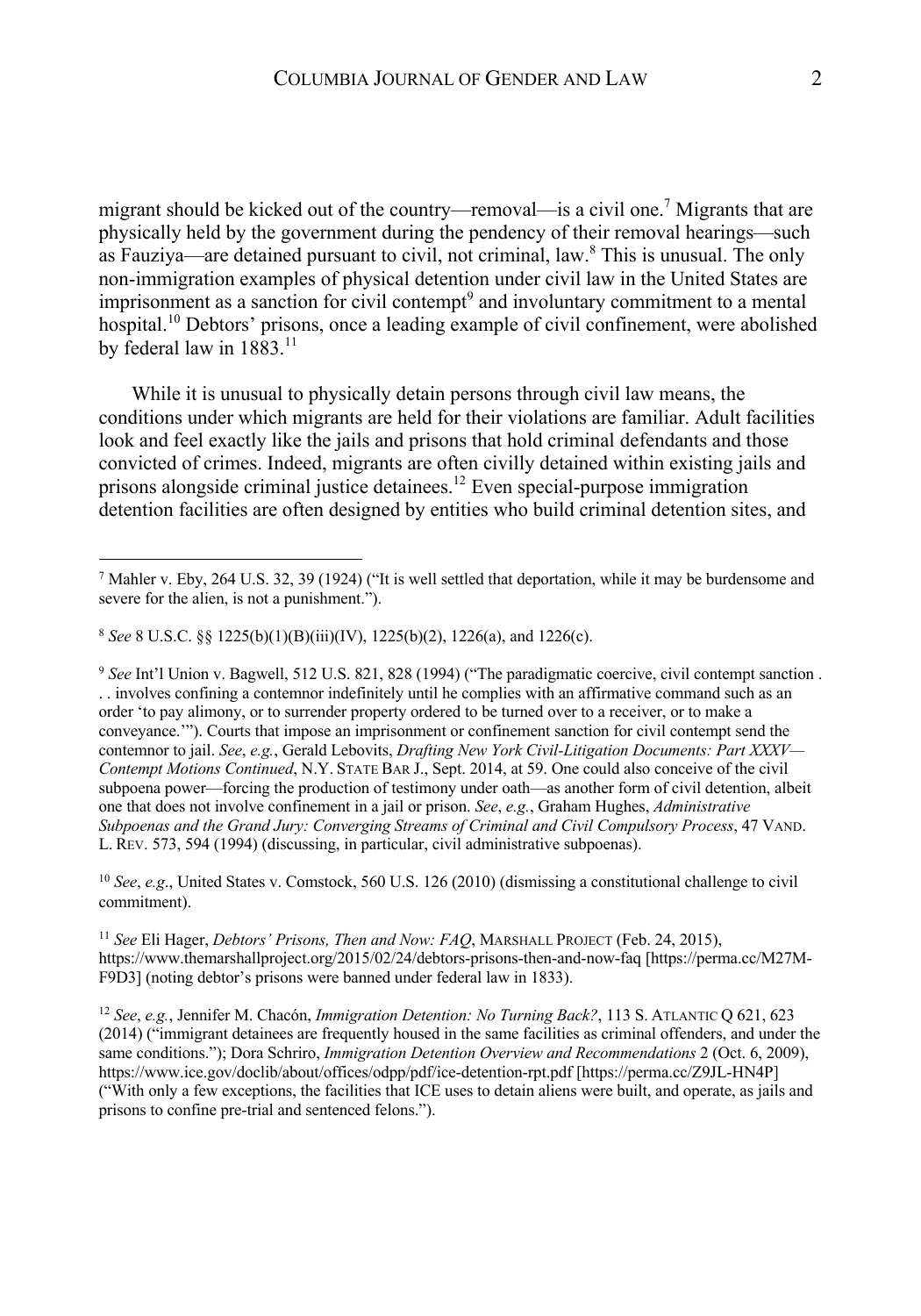their forms mimic those of traditional carceral settings.13 Common features include remote locations, secure perimeter fencing, locked doors, surveillance machinery, immobile furniture, and  $24$ -hour lighting.<sup>14</sup> Beyond their physical features, immigration detention centers are run in a parallel fashion to institutions of criminal incarceration.<sup>15</sup> Most facilities have uniformed guards who enforce strict rules and count detainees several times a day.<sup>16</sup> Detainees frequently wear uniforms, are separated by their assessed level of risk to others, have limited time outdoors, enjoy limited mobility inside the detention facility, have limits on their personal possessions (e.g., number and type of books), experience time constraints on everything from showers to meals, and are not entitled to contact visits with their families. $^{17}$ 

A significant number of migrants are held in detention. In 2019, the United States maintained a daily average immigration detention population in excess of 50,000, with more than 500,000 individual migrants detained that year.<sup>18</sup> Females make up a

<sup>14</sup> *See*, *e.g*., César Cuauhtémoc García Hernández, *Immigration Detention as Punishment*, 61 UCLA L. REV. 1346, 1349, 1383-89 (2014).

<sup>15</sup> *Id.*

<sup>16</sup> *Id.*

<sup>17</sup> *Id.* The carceral conditions under which migrants are detained are "systematically and unnecessarily ... inappropriate for immigration's noncriminal purposes." Anil Kalhan, *Rethinking Immigration Detention*, 110 COLUM. L. REV. SIDEBAR 42, 43 (2010); *see also* Schriro, *supra* note 12, at 2-3 (noting that carceral norms "impose more restrictions and carry more costs than are necessary to effectively manage the majority of the detained population."). Facilities for unaccompanied migrant children are somewhat different, though, like adults, many are housed in locked facilities and subject to continuous supervision. *See* Linda Kelly Hill, *The Right to Know Your Rights: Conflict of Interest and Assistance of Unaccompanied Alien Children*, 14 U.C. DAVIS J.JUV. L & POL'Y 263, 277-78 (2010).

<sup>18</sup> U.S. IMMIGRATION AND CUSTOMS ENFORCEMENT FISCAL YEAR 2019 ENFORCEMENT AND REMOVAL OPERATIONS REPORT,

https://www.ice.gov/sites/default/files/documents/Document/2019/eroReportFY2019.pdf [https://perma.cc/MA8N-YEK2].

<sup>&</sup>lt;sup>13</sup> The Otay Mesa Detention Center outside of San Diego is one example. It was built in the 1990s by CCA— Corrections Corporation of America, now rebranded as CoreCivic—to be the area's first immigration detention center. *See* Maya Srikrishnan, *What We Know About the Otay Mesa Detention Center – and Its Future*, VOICE OF SAN DIEGO (Oct. 7, 2019), https://www.voiceofsandiego.org/topics/government/what-weknow-about-the-otay-mesa-detention-center-and-its-future/ [https://perma.cc/NB8F-M6B3]. CCA was founded in 1983, "pioneer[ing] the idea of running prisons for a profit." *See* Madison Pauly, *A Brief History of America's Private Prison Industry*, MOTHER JONES (July/Aug. 2016),

https://www.motherjones.com/politics/2016/06/history-of-americas-private-prison-industry-timeline/ [https://perma.cc/NZM6-8KF7].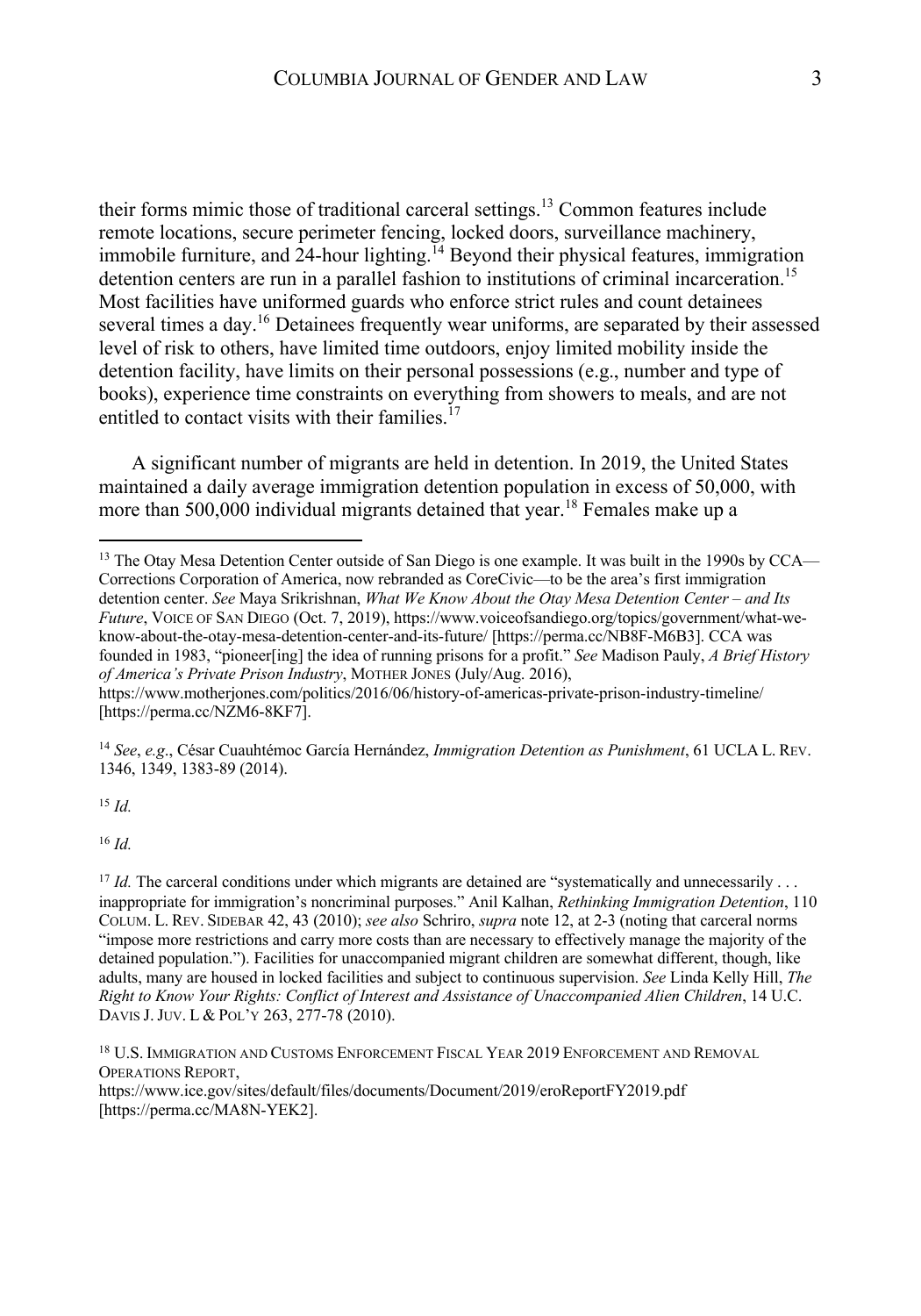substantial portion of the detainee population. In 2019, an average of 7,700 noncitizen women were held in immigration detention facilities daily and another 4,500 migrant women were held in local jails awaiting transfer to immigration detention.<sup>19</sup> Most of these women menstruate. $20^{\circ}$ 

Conditions for menstruating women in immigration custody today are not substantially different from those experienced by Fauziya Kassingja in 1994. A 2019 investigation by the state of Washington found that menstruating teens in immigration custody were given a single pad a day,<sup>21</sup> with no opportunity to shower or to get a change

<sup>19</sup> Aleks Kajstura, *Women's Mass Incarceration: The Whole Pie 2019*, PRISON POLICY INITIATIVE (Oct. 29, 2019), https://www.prisonpolicy.org/reports/pie2019women.html [https://perma.cc/5R57-8DWH]. *See also Immigration and Customs Enforcement Detention*, TRAC IMMIGR. (JULY 2019), https://trac.syr.edu/phptools/immigration/detention/ [https://perma.cc/H6NL-QYXZ] (noting 9,176 of the 55,654 migrants in ICE custody in July 2019 were female).

<sup>20</sup> *See Profile of the Unauthorized Population: United States*, MIGRATION POLICY INSTITUTE (2018), https://www.migrationpolicy.org/data/unauthorized-immigrant-population/state/US [https://perma.cc/LHM9- YT8L] (seventy-three percent of the undocumented population are under the age of forty-four; eighty-eight percent are under the age of fifty-four). Other data indicates the median age of deportees is 30. *ICE Deportations: Gender, Age, and Country of Citizenship*, TRAC IMMIGR., (April 9, 2014), https://trac.syr.edu/immigration/reports/350/ [https://perma.cc/FA8E-EVL5]. Further age-related data is difficult to come by; the Transactional Records Access Clearinghouse (TRAC), which collects information regarding immigration detention, and other topics, utilizing Freedom of Information Act, reports that ICE has withheld records providing more data on age. *See Transactional Records Access Clearinghouse*, TRAC IMMIGR., https://trac.syr.edu/aboutTRACgeneral.html [https://perma.cc/CRM6-L9KA] (explaining TRAC's mission); *About the Data - ICE Detention*, TRAC IMMIGR.,

https://trac.syr.edu/phptools/immigration/detention/about\_data.html [https://perma.cc/GBD2-FHLG] (reporting that ICE has been withholding data regarding the age of detainees). It should be noted that transgender men in immigration custody may also menstruate. *See*, *e.g*., Chloe Atkins, *For Transgender Men, Pain of Menstruation is More Than Just Physical*, NBC NEWS (Jan. 11, 2020),

https://www.nbcnews.com/feature/nbc-out/transgender-men-pain-menstruation-more-just-physical-n1113961 [https://perma.cc/FFU3-TX7X] (discussing hurdles facing trans men who menstruate). By at least one account, the numbers of trans men in immigration custody are low. *See* Silvia Foster-Frau, *Detention Unit in South Texas Holds Transgender Immigrants*, NBCDFW (June 7, 2019),

https://www.nbcdfw.com/news/local/detention-unit-in-south-texas-holds-transgender-immigrants/247623/ [https://perma.cc/JP9K-864N] (noting that while ICE held nearly 300 transgender detainees in first eight months of FY2019, "only a handful" were trans men). No matter how few or many, trans men who menstruate deserve accommodations for menstruation as well as women and girls.

<sup>21</sup> A single soaked pad or regular-sized tampon will hold 5 ml of blood. *See* Jerilynn C. Prior, *Very Heavy Menstrual Flow*, CENTRE FOR MENSTRUAL CYCLE AND OVULATION RESEARCH (Oct. 4, 2017), https://www.cemcor.ubc.ca/resources/very-heavy-menstrual-flow [https://perma.cc/2JVX-RG7B]. Menstrual cycles vary among women both in length and flow. One study found a median cycle of five days. *See* Sonya S. Dasharathy et al., *Menstrual Bleeding Patterns Among Regularly Menstruating Women*, 175 AM.J. EPIDEMIOLOGY 536, 539 (2012). The authors characterized cycle flows as light if blood flow was less than or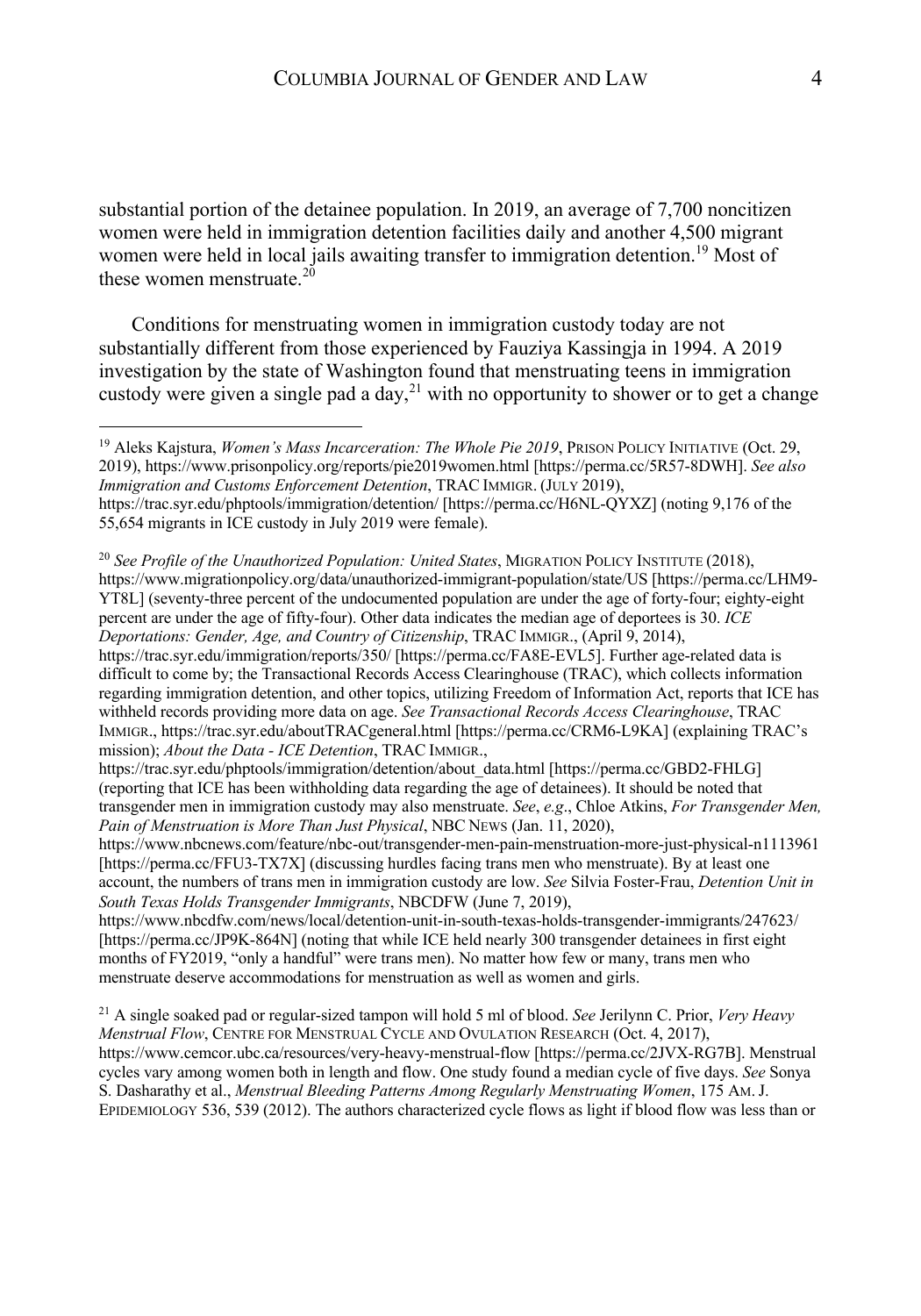of clothing after visibly bleeding through their clothes.<sup>22</sup> A 2009 Human Rights Watch report found that menstruating adult women in immigration custody face similar challenges: officials distributed only a set number of sanitary pads, women experienced difficulties obtaining more pads as needed, and women were forced to wear soiled clothing when their sanitary supplies proved inadequate for their flow.<sup>23</sup> That same report found women also suffered from poor medical care associated with menstruation. One detainee suffered from ovary inflammation for which her doctor had prescribed birth control pills, but she was not permitted to continue this medication during her immigration detention.<sup>24</sup> Other detainees interviewed had difficulty obtaining medical treatment for gynecological concerns even when faced with extreme pain, heavy clots,<sup>25</sup> and abnormal menstruation cycles.26

 $^{22}$  Affidavit of Alma Poletti, Investigation Supervisor for the Washington State Attorney General's Office (AGO), Civil Rights Division, ¶¶ 19, 36, August 23, 2019, https://agportals3bucket.s3.amazonaws.com/uploadedfiles/Another/News/Press\_Releases/2019-08- 23%20Poletti\_Declaration\_FloresCDCA\_Washington\_FINAL.pdf [https://perma.cc/GSB7-47RV].

<sup>23</sup> *Detained and Dismissed: Women's Struggles to Obtain Health Care in United States Immigration Detention*, HUMAN RIGHTS WATCH (Mar. 17, 2009), https://www.hrw.org/report/2009/03/17/detained-anddismissed/womens-struggles-obtain-health-care-united-states [https://perma.cc/R28R-4T5M] (discussing lack of period products and bleeding through clothing).

<sup>24</sup> *Id.* (story of "Serafina D.").

 $25$  Menstrual clots, made up of "a mixture of blood cells, tissue from the lining of the uterus, and proteins in the blood," commonly appear in menstrual blood. *See* Jon Johnson, *Are Blood Clots Normal during a Period?*, MED. NEWS TODAY (Nov. 15, 2018), https://www.medicalnewstoday.com/articles/322707 [https://perma.cc/7KVH-A6UN]. Some clotting—if larger than a quarter, frequent, appearing with abnormally heavy flow, or accompanying pain—can be a symptom of a more serious medical problem. *Id. See also* Prior, *supra* note 21 (noting the passage of large clots can be linked to menorrhagia, the medical term for very heavy flow).

<sup>26</sup> HUMAN RIGHTS WATCH*, supra* note 23 (story of "Nadine I.").

equal to 36.5 ml, medium if flow was between 36.5 ml and 72.5 ml, and heavy if flow exceeded 72.5 ml, noting flow was routinely heavier in the first three days of any cycle. *Id.* at 537. Thus, looking at flow capacity alone, a menstruating girl or woman would need two pads or regular-sized tampons per period day if experiencing light flow (as  $36.5$  ml  $\div$  5 days = 7.3 ml/day) or more than four if experiencing heavy flow (as 72.5 ml ÷ 5 days = 14.5 ml/day). *See also* Dasharthy, *supra* note 21 (noting flow is highly variable and in one study a woman lost 540 ml of blood, which would necessitate significantly more sanitary products). But flow capacity is not the only concern for menstruating women and girls. Those who use tampons for more than six hours or overnight are at greater risk for toxic shock syndrome, a life-threatening bacterial infection. *See* Amaury Billion et al., *Association of Characteristics of Tampon Use with Menstrual Toxic Shock Syndrome in France*, 21 LANCET 100308 (2020). Thus, to avoid the risk of toxic shock syndrome, menstruating women need a minimum of four pads or tampons per day.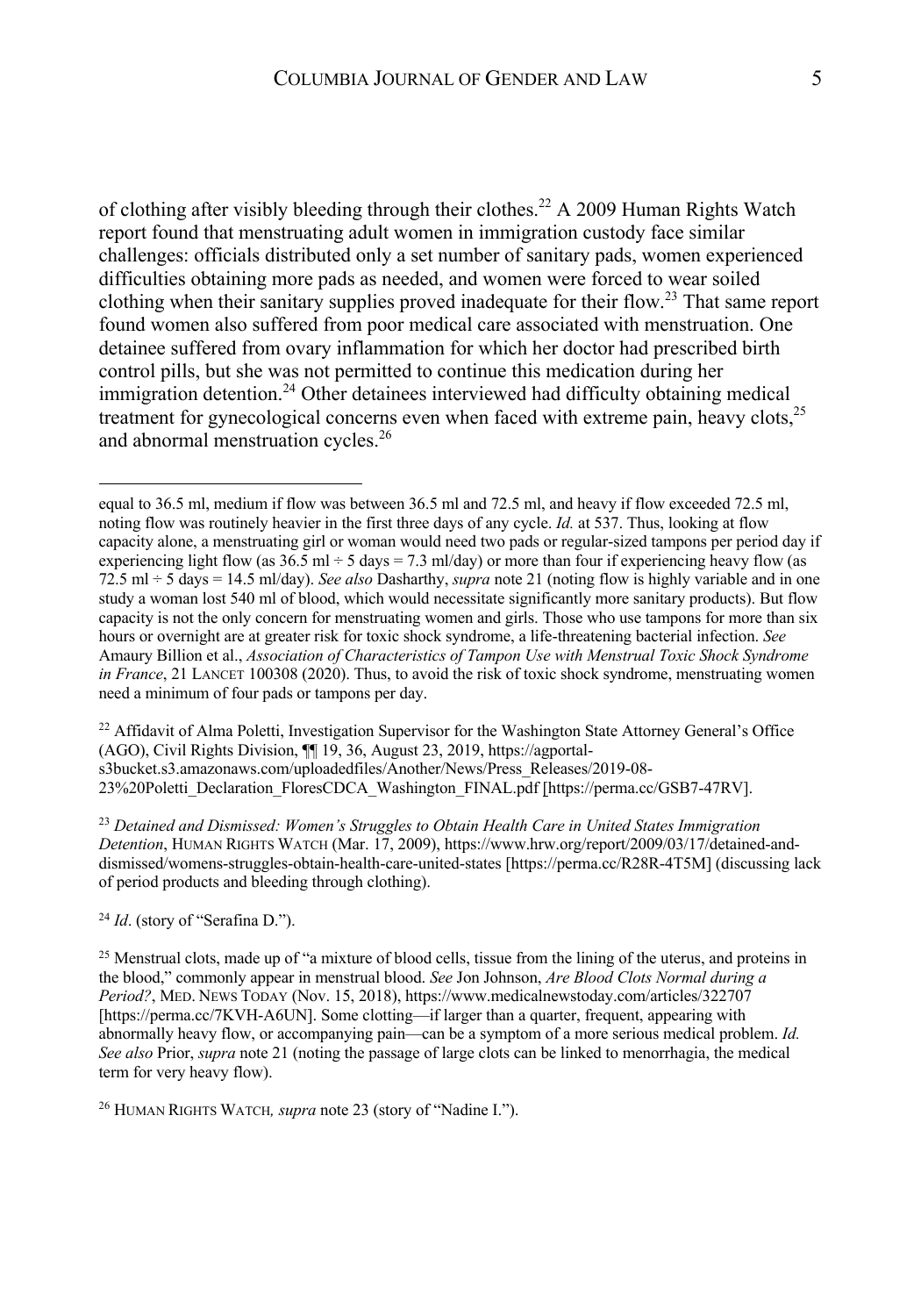The simple and obvious solution to these unacceptable conditions is for menstruating women in immigration detention to have unlimited access to period products and adequate gynecological care.<sup>27</sup> The problem is that they are already supposed to have that. The national standards currently applicable to immigration detention require that "female detainees shall be issued and may retain sufficient feminine hygiene items, including sanitary pads or tampons[.] $1^{328}$  The standards also require detention facilities to "replenish personal hygiene items at no cost[.]"<sup>29</sup> Furthermore, all immigration detainees

<sup>28</sup> U.S. IMMIGR. AND CUSTOMS ENFORCEMENT, NATIONAL DETENTION STANDARDS FOR NON-DEDICATED FACILITIES 128 (2019), https://www.ice.gov/doclib/detention-standards/2019/nds2019.pdf [https://perma.cc/LG9Q-HGRX] (Standard 4.4 § II.F) (hereinafter ICE NDS); see also U.S. IMMIGR. AND CUSTOMS ENFORCEMENT, PERFORMANCE-BASED NATIONAL DETENTION STANDARDS 2011 101 (2011) (Standard 2.6.V.B.2), https://www.ice.gov/doclib/detention-standards/2011/pbnds2011r2016.pdf [https://perma.cc/P3TA-WJQT] (noting unprocessed detainees "shall be provided with basic hygiene items" including "feminine-hygiene items") (hereinafter ICE PBNDS); *id.* at 329 (Standard 4.5.V.D) ("Female detainees shall be issued and may retain sufficient feminine hygiene items, including sanitary pads or tampons, for use during the menstrual cycle"). Apropos of the earlier discussion regarding the carceral features of civil immigration detention—see *supra* notes 12-17 and accompanying text—both sets of immigration detention standards developed out of the American Correctional Association standards for pretrial felons. *See* Anita Sinha, *Slavery by Another Name: "Voluntary" Immigrant Detainee Labor and the Thirteenth Amendment*, 11 STAN.J. CIV. RTS. & CIV. LIBERTIES 1, 20 (2015).

<sup>29</sup> ICE NDS*, supra* note 28, at 128 (Standard 4.4 § II.F); *see also* ICE PBNDS, *supra* note 28, at 329 (Standard 4.5.V.D) ("The responsible housing unit officer shall replenish personal hygiene items on an asneeded basis"). The existence of national standards regarding immigration detention means that menstruating migrants should, theoretically, have easier access to period products than criminal defendants in jails and prison inmates. That's because the vast majority of individuals in jails and prisons are subject to state, not federal law. *See* Kajstura, *supra* note 19 (noting local jails housed 101,000 women and state prisons another 99,000 women, whereas far fewer women were held in federal custody: 16,000 in federal prisons and jails along with 7,700 in immigration detention). State law regarding access to period products varies. *See*  Mitchell O'Shea Carney, *Note, Cycles of Punishment: The Constitutionality of Restricting Access to Menstrual Health Products in Prisons*, 61 B.C. L. REV. 2541, 2543 (2020) ("Thirty-eight states currently do not have any legislation requiring prisons to provide adequate supplies of pads or tampons, and instead leave the distribution of menstrual health products to individual prison officials."). In Indiana, for example, a state congresswoman recently introduced a bill to require the state's department of corrections to provide "free and unlimited access to . . . tampons . . . and menstrual pads to any incarcerated woman held by the department." *See* House Bill No. 1349 http://iga.in.gov/static-documents/8/3/9/1/839124ba/HB1349.01.INTR.pdf [https://perma.cc/BGC6-BCJR] (introduced in January 2021). Indiana law does not currently provide for unlimited access to free period products in state-run prisons. Federal prisoners, in contrast, are statutorily entitled to free tampons and sanitary napkins. *See* First Step Act of 2018, Pub. L. No. 115-391 § 611, 132 Stat. 5194, 5274.

<sup>&</sup>lt;sup>27</sup> Other readers might argue that the simple and obvious solution is the abolition of immigration detention. *See*, *e.g.*, César Cuauhtémoc García Hernández, *Abolishing Immigration Prisons*, 97 B.U. L. REV. 245 (2017).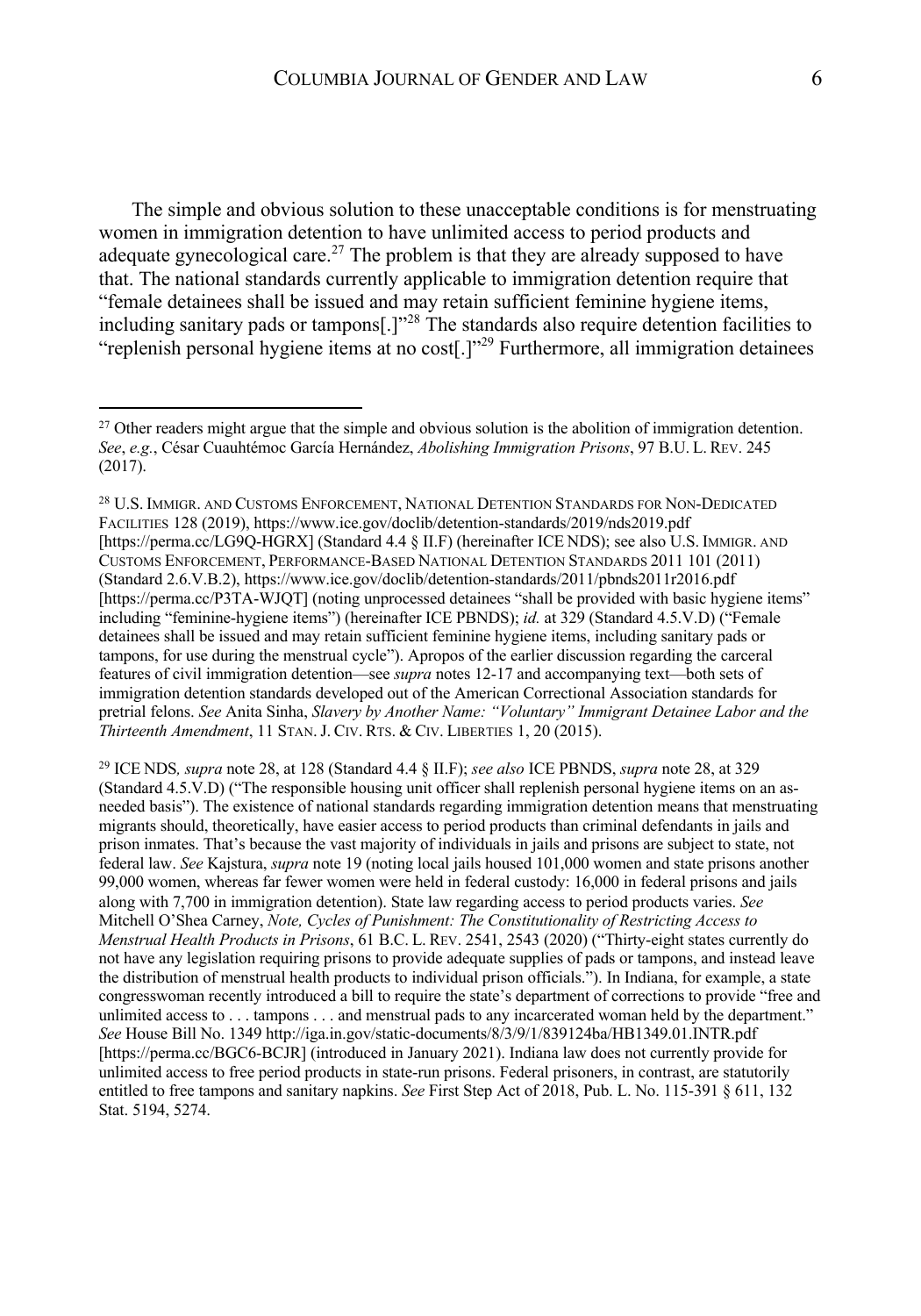"shall have access to appropriate medical . . . care,"<sup>30</sup> with women specifically entitled to "age appropriate gynecological and obstetrical health care[.]"31

It is, therefore, a question of enforcement: making sure that the line officers in charge of distributing sanitary products and the medical personnel in charge of evaluating gynecological concerns actually provide the goods and services they are required to under the federal standards.<sup>32</sup> There are myriad ways in which this could happen. Women's bathrooms could be stocked with freely available tampons and pads. If officers insist on maintaining control over these items, signs could be placed near where they are stored, noting "all sanitary supplies are freely available upon request." Detention officers could be subject to mandatory education on the topic of menstruation and the requirement to

<sup>30</sup> ICE NDS, *supra* note 28, at 112 (Standard 4.3 § I).

<sup>31</sup> *Id.* at 124 (Standard 4.3§ II.U); *see also* ICE PBNDS, *supra* note 28, at 322 ("Female detainees shall receive routine, age appropriate gynecological and obstetrical health care, consistent with recognized community guidelines for women's health services.").

 $32$  Maunica Sthanki has characterized the immigration detention standards as "nonbinding, nonregulatory, and unenforceable." Maunica Sthanki, *Deconstruction Detention: Structural Impunity and The Need for an Intervention*, 65 RUTGERS L. REV. 447, 464 (2013); *see also* César Cuauhtémoc García Hernández, *Due Process and Immigrant Detainee Prison Transfers*, 21 BERKELEY LA RAZA L.J. 17, 54 (2011) (noting detention standards are not "legally enforceable" and concluding "[c]ompliance with these standards, therefore, results only from the government's good graces."); Roya Butler et al., *Correctional Facilities*, 20 GEORGETOWN J. GENDER & L. 357, 389-90 (2019) (noting that detention standards "are supposed to be contractually binding on DHS facilities, but these standards lack enforcement mechanisms, and facilities that do not meet the standards are not held accountable."); Emily Ryo & Ian Peacock, *A National Study of Immigration Detention in the United States*, 92 S. CAL. L. REV. 1 (2018) ("None of these standards are legally enforceable regulations. As the U.S. Commission on Civil Rights has concluded, the nonbinding nature of these standards often means that the 'facilities are not held accountable when they fail to maintain or meet these standards--at times with tragic results.'") (footnote omitted). Sthanki rightly bemoans the lack of private rights of remedy to enforce existing detention standards through civil litigation as well as Supreme Court decisions that have limited the ability of detainees to sue the private-prison companies in charge of much of immigration detention. *Id.* at 450, 472. Detainees are entitled to file grievances based on detention standards failures, but many do not file out of fear of retribution and even those who do often fail to remedy their problem. *Id.* at 466-67. One way to give the standards bite would be, as Sthanki suggests, to strengthen accountability mechanisms (particularly criminal investigations and prosecution of detention abuses) combined with significant external oversight of detention practices (by, for example, the Department of Justice). *Id.* at 490, 496-97, 499-500. Another approach would be to give detainees a private right of action to enforce detention standards in federal court. *See* Stacey A. Tovino, *Of Mice and Men: On the Seclusion of Immigration Detainees and Hospital Patients*, 100 MINN. L. REV. 2381, 2426 (2016) ("DHS must make these standards legally enforceable."). A third alternative would be to codify the detention standards in federal regulations. *See* Stacey A. Tovino, *The Grapes of Wrath: On the Health of Immigration Detainees*, 57 B.C. L. Rev. 167, 169 (2016) (calling for the replacement of the health care detention guidelines with "rigorous federal regulations").